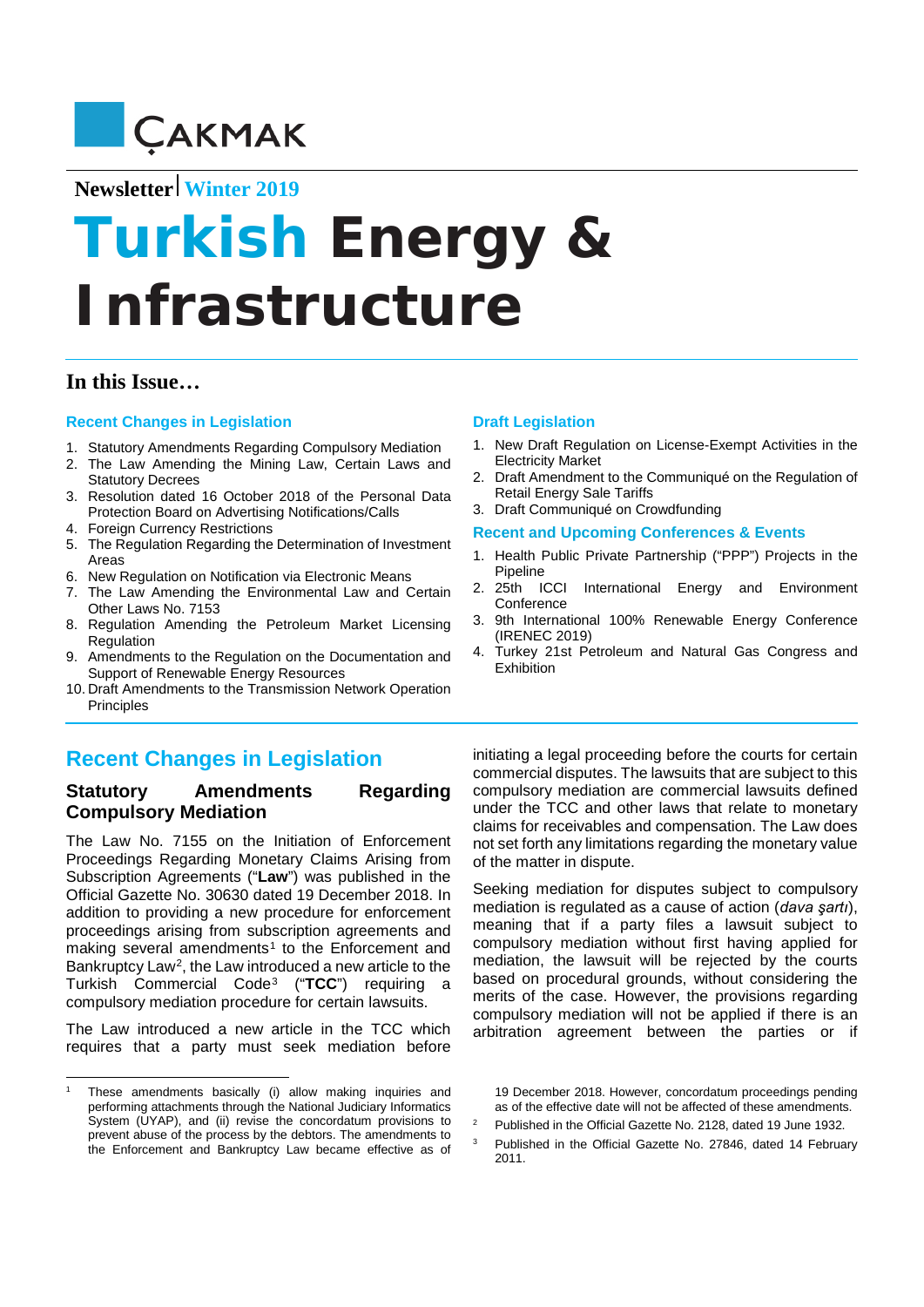application to arbitration or to any other alternative dispute resolution method is required by law.

The amendments regarding compulsory mediation for commercial lawsuits became effective as of **1 January 2019**. The lawsuits pending before the courts as of the effective date will not be affected by these provisions.[4](#page-1-0)

## **The Law Amending the Mining Law, Certain Laws and Statutory Decrees**

The Law Amending the Mining Law, Certain Laws and Statutory Decrees ("**Law**") was published in the Official Gazette No. 30700 and dated 28 February 2019 and became effective on the same date. The Law provided changes to certain regulations pertaining to the electricity, natural gas, and petroleum markets as well as renewable energy resources. The highlights of the Law are:

- Capacity increase in renewable energy power plants has been allowed; however, they will not benefit from the Renewable Energy Resources Support Mechanism (*YEKDEM*),
- Review of forestry permit applications with respect to wind energy related investments has been limited to 60 days, and the land permit fee will be discounted by 50%,
- A "national interest" qualification has been added to Article 1 of the Mining Law No. 3213[5](#page-1-1) ("**Mining Law**"), which sets forth that the Mining Law shall regulate the expropriation and operation of minerals as well as the granting and abandonment of mining rights *in line with the national interests*,
- The national electricity generation corporation (*EÜAŞ*) has been authorized to purchase coal from the coal reserves that have been allocated to the companies which have been authorized to operate a generation plant together with the associated coal reserves within the scope of the Law No. 3096 on the Authorization of Enterprises other than Turkish Electricity Authority for Power Generation, Transmission, Distribution and Trading[6,](#page-1-2)
- The committee that is established as per Article 7 of the Mining Law in case of an overlap of multiple investments has been abolished with the aim of reducing bureaucratic barriers, and the respective committees' powers have been transferred to the Ministry of Energy and Natural Resources,
- The amount of state royalty exemption applied for the ores that are processed within Turkey has been decreased to 40% for gold, silver and platinum ores, whereas it will continue to be 50% for other minerals,
- Applications for the extension of operation licenses need to be submitted to the General Directorate of Mining and Petroleum Affairs ("**MAPEG**") at least six months before expiration of the license period; however, this provision does not apply to the licenses that will expire within one year following the effective date of the Law,
- Probable reserve areas will be separated from the operation licenses if those areas are not converted to obvious reserve areas in ten years in Group IV mines and five years in others,
- MAPEG will be able to grant mining rights to "specialized government institutions" without tender specifically for the building of plants and the production of by-products and end products to decrease the volume of imports,
- The administrative sanctions imposed within the scope of the Law Amending the Liquefied Petroleum Gas Law and Electricity Market Law No. 530[7](#page-1-0)7 and Petroleum Market Law No. 5015[8](#page-1-3) have been increased on the grounds that they do not conform with the principle of justice and equity pursuant to the Constitutional Court decision numbered 2015/109 E. and 2016/28 K,
- In the determination of petroleum prices, suppliers are now able to reflect their entire petroleum transmission expenses and tolls to the price. Previously only 50% of the transmission expenses could have been reimbursed from purchasers,
- The domestic petroleum producers are aimed to be protected by changing the base model for determination of the price from the Ras Gharib model to the more up-to-date Arab Heavy model for the petroleum heavier than 26 API,
- Energy Market Regulatory Authority ("**EMRA**") has been allowed to introduce quantitative barriers such as number of branches or storage capacity to support new entries into the fuel oil market, and
- EMRA has been authorized to request letters of guarantee from license holders of the petroleum market.

<span id="page-1-0"></span> $\overline{a}$ For more detailed information on the novelties brought by the Law. please **[click here](http://cakmak.av.tr/articles/Dispute_Resolution/771081993.pdf)** to see our Client Alert on this matter.

<span id="page-1-3"></span><span id="page-1-1"></span><sup>5</sup> Published in the Official Gazette No. 18785, dated 15 June 1985.

<span id="page-1-2"></span><sup>6</sup> Published in the Official Gazette No. 18610, dated 19 December 1984.

<sup>7</sup> Published in the Official Gazette No. 27754, dated 13 March 2015.

Published in the Official Gazette No. 25322, dated 20 December 2013.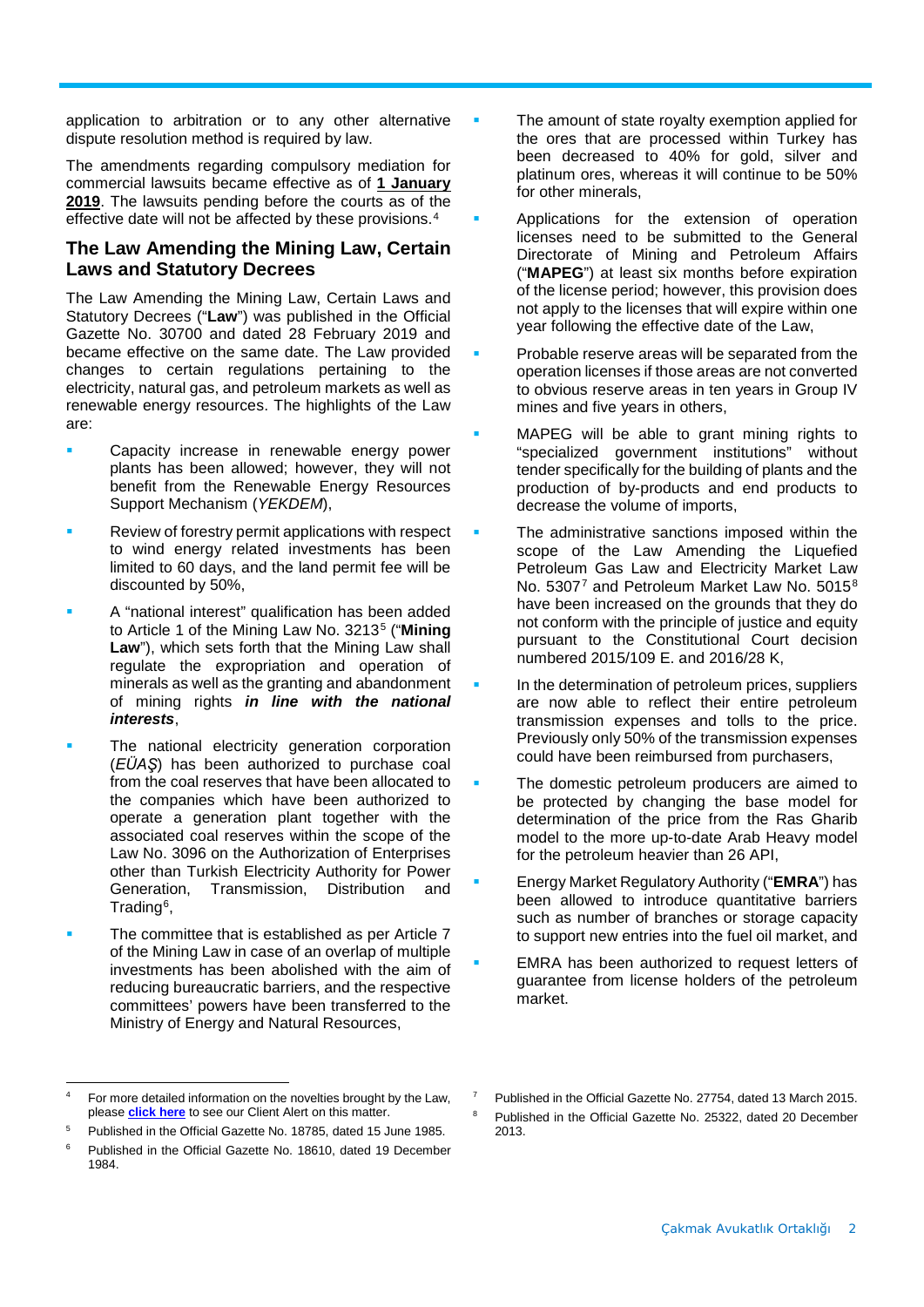## **Resolution dated 16 October 2018 of the Protection Board on Advertising Notifications/Calls**

The Personal Data Protection Board's ("**Board**") resolution dated 16 October 2018 and numbered 2018/119[9](#page-2-0) ("**Resolution**") on advertising notifications/calls has been published in the Official Gazette dated 1 November 2018 and numbered 30582. In accordance with Article 15(6) of the Law on the Protection of Personal Data[10](#page-2-1) ("**Law**"), the Board must adopt a resolution and publish it, in the event it is determined upon complaint or *ex officio*, that the violation of the Law is prevalent. The Board considered that the reaching out to customers or potential customers without obtaining their explicit consent for advertising purposes by means of SMS, e-mail and calls is a prevalent violation and adopted this Resolution accordingly.

It is resolved by the Board that:

- $\Box$  Unless the explicit consent is obtained and the processing conditions set forth under Article 5 of the Law are fulfilled, the operations of (i) data controllers who send SMS or e-mails or make calls for advertising purposes, and (ii) the data processors who use such personal data for sending SMS or e-mails or make calls for advertising purposes on behalf of the data controllers shall be immediately ceased.
- $\square$  Data controllers are obliged to take all necessary technical and organizational measures for providing an appropriate level of security in order to prevent unlawful processing of personal data and unlawful access to personal data. The data controller and data processers will be jointly liable for taking such measures if personal data are processed by a third party on behalf of the data controller.
- $\neg$  Pursuant to Article 18 of the Law, administrative fines will be imposed on the data controllers who violate the Law through the above-mentioned acts.
- $\Box$  Since the personal data that are subject to processing may have been obtained illegally, these operations will be notified to public prosecutors in accordance with Article 136 of the Criminal Law No. 5237<sup>[11](#page-2-2)</sup> and Article 136 of the Criminal Procedure Law No. 5271[12.](#page-2-3)

## **Foreign Currency Restrictions**

On 13 September 2018, the determination of payment obligations in a foreign currency or indexed to a foreign currency for certain contracts executed between individuals and legal persons resident in Turkey was prohibited by Presidential Decision No. 85 Amending the Decree No. 32[13](#page-2-0) ("**Foreign Currency Restriction**"). Afterwards, the Ministry of Finance set out some exemptions to the Foreign Currency Restriction with the Communiqué No.  $2018-32/51^{14}$  $2018-32/51^{14}$  $2018-32/51^{14}$  as amended by the Communiqué No. 2018-32/52[15](#page-2-5) ("**Communiqué**").

The restricted contract types and relevant exemptions are summarized below. Contract types that are not listed below are not subject to the Foreign Currency Restriction.

1) Sale and lease contracts concerning immovable properties

Payment obligations under sale and lease contracts concerning immovable properties executed between individuals and legal persons resident in Turkey cannot be determined in a foreign currency or indexed to a foreign currency except for the contracts listed below:

- **(i)** Lease contracts signed by the contractors or subcontractors within the scope of projects performed under the tenders, agreements and international agreements that the public authorities are party to and under which the payment obligations are determined in foreign currency (or indexed to foreign currency).
- **(ii)** Sale and lease contracts signed by the parties listed below as the buyer or lessee:
	- **(a)** Turkish residents who are not Turkish nationals,
	- **(b)** Turkish companies with foreign shareholders having equal to or more than 50% share stakes,
	- **(c)** branches, liaison offices and representation offices of foreign companies,
	- **(d)** companies in free trade zones concerning their activities in free trade zones, and
	- **(e)** Turkish companies jointly or solely controlled by foreign companies.
- **(iii)** Lease contracts of duty-free shops.
- **(iv)** Lease contracts of rest areas certified by the Ministry of Culture and Tourism.

<span id="page-2-0"></span> $\overline{a}$ <sup>9</sup> Published in the Official Gazette No. 30582 dated 1 November 2018.

<span id="page-2-1"></span><sup>10</sup> Published in the Official Gazette No. 29677 dated 7 April 2016.

<span id="page-2-4"></span><span id="page-2-2"></span><sup>11</sup> Published in the Official Gazette No. 25611 dated 12 October 2004.

<span id="page-2-5"></span><span id="page-2-3"></span><sup>&</sup>lt;sup>12</sup> Published in the Official Gazette No. 25673 dated 17 December 2004.

<sup>&</sup>lt;sup>13</sup> Published in the Official Gazette No. 30534 dated 13 September 2018.

<sup>14</sup> Published in the Official Gazette No. 30557 dated 6 October 2018.

<sup>15</sup> Published in the Official Gazette No. 30597 dated 16 November 2018.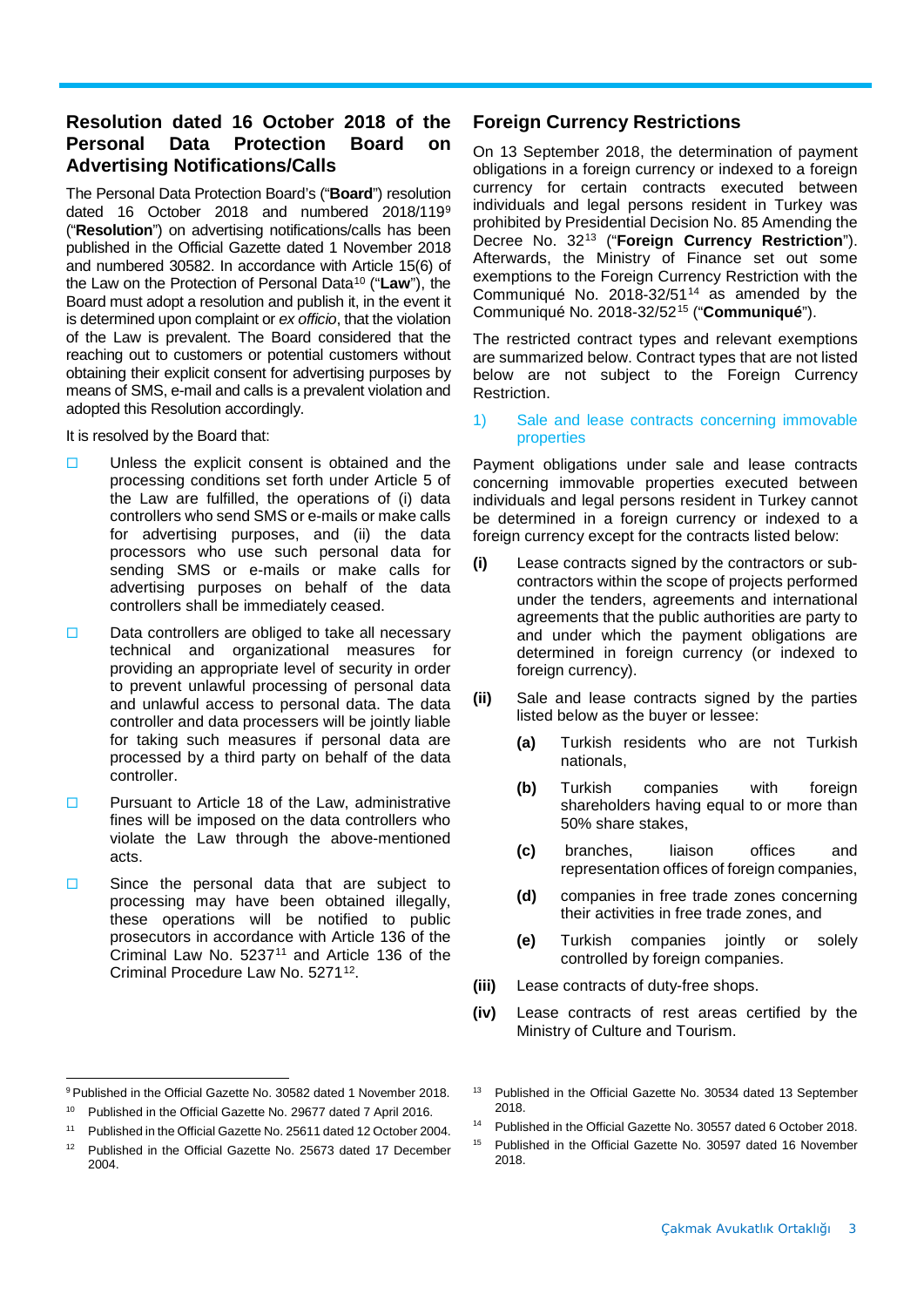#### 2) Sale or lease contracts concerning vehicles

Payment obligations under sale and lease contracts concerning vehicles executed between individuals and legal persons resident in Turkey cannot be determined in a foreign currency or indexed to a foreign currency except for the contracts listed below:

- **(i)** Lease contracts concluded before 13 September 2018,
- **(ii)** Sale contracts concerning commercial vehicles used for passenger transportation concluded before 13 September 2018, and
- **(iii)** Sale and lease contracts concerning construction vehicles.

#### 3) Financial lease contracts

The payment obligations under financial lease contracts executed between real and legal persons resident in Turkey cannot be determined in a foreign currency or indexed to a foreign currency except for the contracts listed below:

- **(i)** Financial lease contracts concerning movable and immovable properties concluded before 13 September 2018,
- **(ii)** Financial lease contracts concluded within the scope of Articles 17 and 17/A of the Decree No. 32 on the Protection of the Value of Turkish Currency[16](#page-3-0), and
- **(iii)** Financial lease contracts related to ships as defined under the Law Amending the Decree No. 491 and Turkish International Ship Registry Law[17.](#page-3-0)

#### 4) Service contracts

 $\overline{a}$ 

Payment obligations under service contracts executed between real and legal persons resident in Turkey cannot be determined in a foreign currency or indexed to a foreign currency except for the contracts listed below:

- **(i)** Service contracts including consultancy, agency and transportation contracts
	- **(a)** concluded with persons who are not Turkish nationals,
	- **(b)** relating to exportation, transit trade, sales and deliveries deemed as exportation, and services and activities generating foreign currency income,
	- **(c)** under which the service will be performed abroad, or
	- **(d)** relating to services starting or ending abroad.
- **(ii)** Service contracts relating to hardware and software produced abroad, including license contracts.
- **(iii)** Service contracts signed by the parties set out below as the owner or employer:
	- **(a)** Turkish companies with foreign shareholders having equal to or more than 50% share stakes,
	- **(b)** branches, liaison offices and representation offices of the foreign companies,
	- **(c)** companies in free trade zones concerning their activities in free trade zones, and
	- **(d)** Turkish companies jointly or solely controlled by foreign companies.
- **(iv)** Transportation services contracts.

#### 5) Labor contracts

Payment obligations under labor contracts executed between individuals and legal persons resident in Turkey cannot be determined in a foreign currency or indexed to a foreign currency except for contracts

- **(i)** executed with employees who are not Turkish nationals,
- **(ii)** executed by either the Turkish companies with foreign shareholders having equal to or more than 50% share stakes or the foreign companies' branches, liaison offices and representation offices,
- **(iii)** to be performed in abroad,
- **(iv)** signed by Turkish companies jointly or solely controlled by foreign companies, or
- **(v)** signed with ship's crew.

#### 6) Construction contracts

Payment obligations under the construction contracts executed between individuals and legal persons resident in Turkey cannot be determined in a foreign currency or indexed to a foreign currency except for the construction contracts that involve costs in foreign currency.

#### 7) Capital market instruments

Capital market instruments are subject to the Foreign Currency Restriction except the ones that are issued (i) based on the contracts under which the payment obligations are determined in foreign currency and (ii) before 13 September 2018. In addition, the issuance of capital market instruments subject to the Capital Markets Law<sup>3</sup> (including foreign capital market instruments, depositary receipts, and foreign investment fund shares) and the obligations related to their issuance, sale, and

<span id="page-3-0"></span>These articles basically state that only the persons generating foreign exchange income may obtain foreign currency loans.

 $17$  Published in the Official Gazette No. 23913 dated 21 December 1999.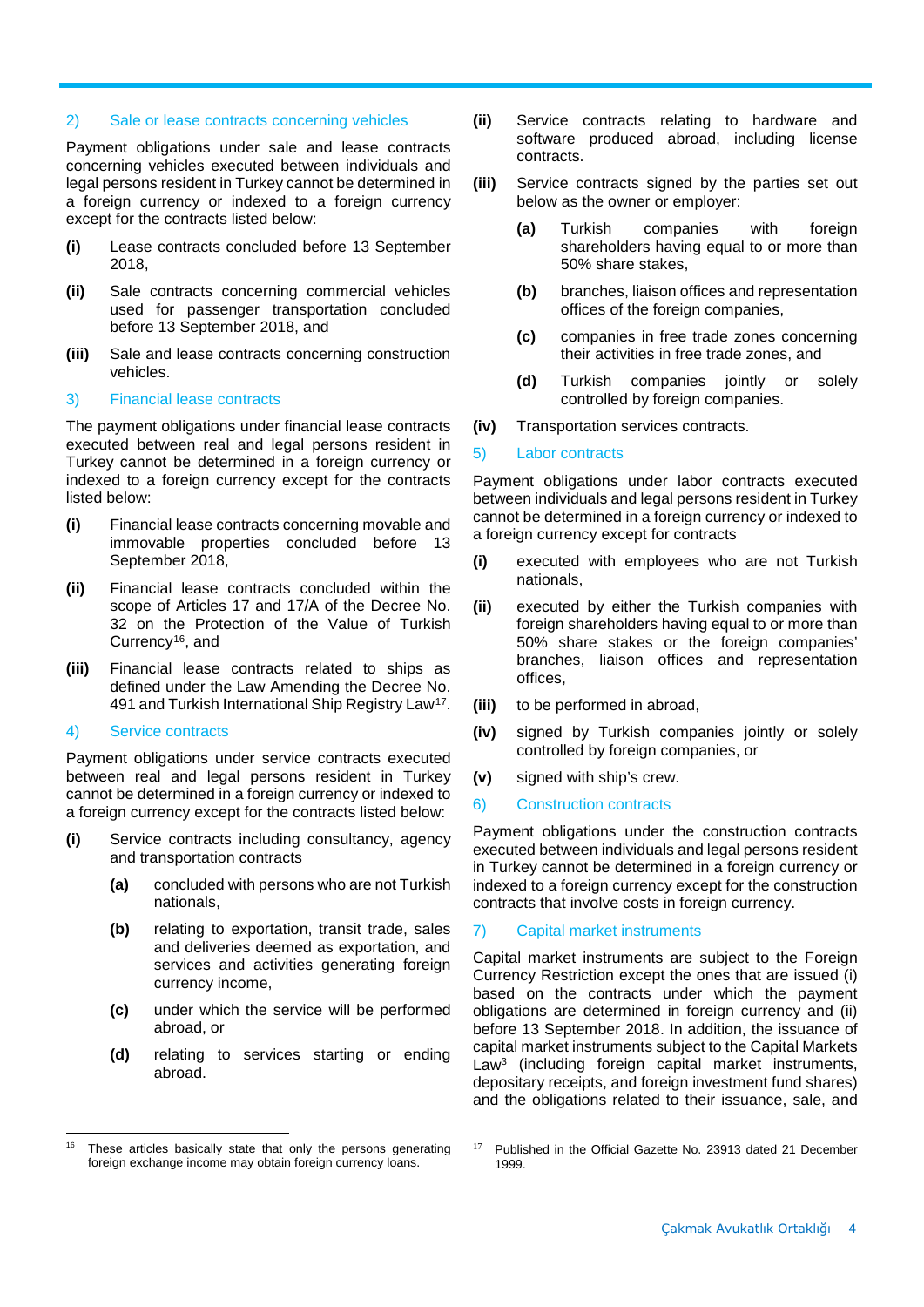purchase and relevant transactions are not subject to the Foreign Currency Restriction.

## 8) Contracts concluded by public institutions

The contracts, except immovable property sale contracts and labor contracts, signed within the scope of the projects performed under the tenders, agreements and international agreements that the public authorities are party to and under which the payment obligations are determined in foreign currency (or indexed to foreign currency) and all of the sub-contracts executed with third parties in this context are exempt from the restrictions under the Communiqué.

#### 9) Contracts of air transportation companies and enterprises

The Communiqué explicitly states that the contracts (except the contracts for the sale or lease of immovable properties and labor contracts) signed by (i) commercial airway enterprises, (ii) companies providing technical maintenance services with respect to aircrafts, and (iii) establishments providing ground services in airports, enterprises established by the companies providing ground services in airports, and companies in which the establishments providing ground services in airports hold 50% or more of the shares are exempt from the Foreign Currency Restriction.

## **The Regulation Regarding the Determination of Investment Areas**

The Regulation regarding the Determination of Investment Areas ("**Regulation**") was published in the Official Gazette on 1 December 2018 numbered 30612 and came into force upon its publication. The Regulation sets forth principles and procedures to determine suitable areas to establish investment areas such as organized industrial zones, industrial areas, technological development zones, free zones, industrial sites; and to realize the infrastructure investments for such areas which are deemed to be suitable.

Pursuant to the Regulation, investment areas shall be determined by the Ministry of Industry and Technology ("**Ministry**"), which are (i) in conformity with the environmental plans and master development plans and (ii) either owned by the Treasury or not deemed as forestry areas or beyond the scope of licensing.

Within this context, a site selection survey (*yer seçimi etüdü çalışması*) shall be conducted by the Ministry as well. Within this framework, all kinds of information, documents and maps required for the selection of areas shall be obtained by the Ministry from the central and local organizations of related offices and institutions. Afterwards, this site selection survey report shall be sent to the General Directorate of Industrial Zones

<span id="page-4-0"></span> $18$  Published in the Official Gazette No. 18785 dated 15 June 1985.

("**Directorate**"). If the Directorate approves the site selection survey report, such report will be shared with the related institutions designated in the Regulation's annex to receive their opinion. If these institutions do not respond within 30 days, they shall be deemed to have given a positive opinion. In this case, the location of an investment area shall be finalized and the Directorate shall notify the institutions of the finalized location of the investment area.

Furthermore, to enable the correct utilization of investment areas of which boundaries are finalized, a footnote shall be entered by the governorship prohibiting the sales, transfer and disposition to third parties, as long as infrastructure or plants are not constructed in accordance with allocation standards regarding the investment area.

The status of investment areas shall be determined by the Ministry or upon request as organized industrial zones, industrial areas, technological development zones, or industrial sites. A further site selection process shall not be required if the utilization of investment areas is deemed to be appropriate upon applications made to the Ministry electronically. However, applications to form free zones differ from the abovementioned process. These applications shall be made to the Trade Ministry. If applications are found appropriate by the Trade Ministry, the location and boundaries of free zones to be formed at selected sites shall be determined in accordance with the Law No. 3218[18.](#page-4-0)

## **New Regulation on Notification via Electronic Means**

The Regulation on Notification via Electronic Means ("**Regulation**") was published in the Official Gazette No. 30617 dated 6 December 2018 and became effective as of 1 January 2019, abolishing the former Regulation on Notification via Electronic Means dated 19 January 2013 ("**Former Regulation**"). Although the Former Regulation obliged joint stock companies, limited liability companies and limited partnerships divided into shares to be notified electronically, implementation never became widespread in practice since setting up a substructure for such kind of technical notification took time.

The Regulation provides for a National Electronic Notification System ("**NENS**") to be established and managed by Posta ve Telgraf Teşkilatı Anonim Şirketi ("**PTT**") through which the electronic notification transactions will be carried out. PTT is responsible to establish, provide security for, and operate the NENS.

#### **Scope of the Implementation**

The Regulation requires notifications within the scope of the Notification Law[19](#page-4-0) addressed to the following public

<sup>&</sup>lt;sup>19</sup> Published in the Official Gazette No. 10139 dated 19 February 1959.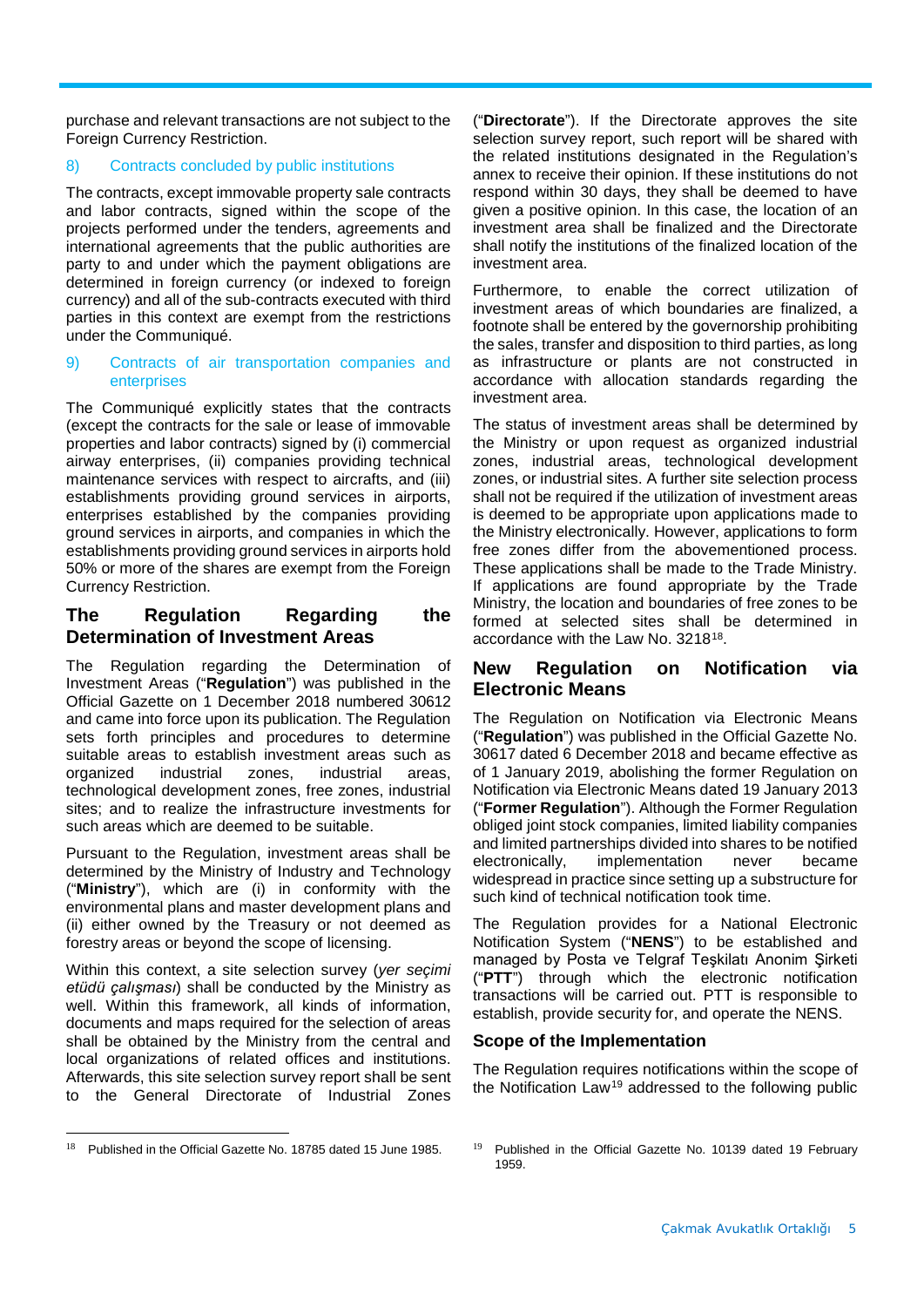and private legal entities and individuals to be made electronically:

- Public administrations set out under the charts of I, II, III, and IV attached to the Public Finance Management and Control Law No. 5018<sup>[20](#page-5-0)</sup>, and circulating capital enterprises affiliated with such administrations; and local administrations defined under Law No. 5018
- Other public institutions and organizations established by private laws; and funds and surety funds established by law
- Public economic enterprises and affiliates, administrations and institutes of those enterprises
- Other partnerships, more than 50% of the shares of which are held by the public
- Public professional organizations and supreme institutions
- All kinds of private legal entities including those established by law
- Public notaries
- Lawyers registered to the bar
- Registered mediators and experts
- Other partnerships, more than 50% of the shares, public economic enterprises or administrations of which belong to the public; the unit to which those authorized to represent as proxy, before the judicial and administrative justice authorities; execution offices or arbitrators.

#### **Application for an Electronic Notification Address**

The persons and entities who are obliged to obtain an electronic notification address, as listed above, must apply to PTT within **one month** starting from the effective date (i.e. 1 January 2019). Applications for private legal entities shall include a Central Registration System (MERSIS) number and system information. PTT shall form a unique and single electronic notification address within one month from the application date and register it within the NENS. Both public and private legal entities shall also determine **at least one and at most ten** primary process official(s) to carry out the activities regarding the electronic notifications on behalf of the entity and notify such authorization to PTT. The Regulation does not set forth any fee for obtaining an electronic notification address.

#### **Issuing and Receiving Electronic Notifications**

Persons or entities which are authorized to issue notifications shall prepare an electronic notification

message and submit it to the NENS. The NENS will then deliver the notification to the addressee's electronic notification address via a time stamp. The notification shall be deemed as received at the end of the **fifth day** following the delivery of the electronic notification to the addressee's electronic notification address. The addressee can prefer to be informed by PTT via SMS or e-mail whenever an electronic notification is delivered. However, this message or e-mail is solely for informative purposes and has no effect on the validity of the actual electronic notification. Users will be able to access the electronic notification address through secured electronic signature, the e-Government Gateway, or through a password to be given by PTT. Electronic notification issuing services are subject to a fee which has just been determined on the PTT official website.

The NENS shall keep proof records of whether the electronic notification has reached to the addressee and inform the sender of the proof record promptly and no later than 24 hours. These proof records are accepted as material evidence unless otherwise proven.

#### **Sanctions**

It can be said that with the establishment of a centralized and well-functioning system, namely the NENS, the new Regulation aims to implement a widespread usage of a mandatory electronic notification system, as opposed to the failed implementation of the Former Regulation. However, the Regulation does not currently specify the sanctions for noncompliance. It may be expected that certain sanctions will be determined in the near future considering the wide scope of the Regulation.

## **The Law Amending the Environmental Law and Certain Other Laws No. 7153**

The Law Amending the Environmental Law and Certain Other Laws No. 7153 ("Law")<sup>[21](#page-5-1)</sup> has been published in the Official Gazette dated 10 December 2018 and entered into force on the same date. The Law amends certain provisions of (i) the Environmental Law No. 2872 ("**Environmental Law**")[22](#page-5-0), (ii) the Zoning Law No. 3194 ("**Zoning Law**")[23](#page-5-2), (iii) the Coastal Law No. 3621 ("**Coastal Law**")[24](#page-5-3), and (iv) various other laws.

Significant amendments introduced under the Law are as follows:

- $\Box$  As for the Environmental Law:
	- Reduction of the consumption of plastic packing materials and plastic bags has been listed amongst the general scope and purpose of the Environmental Law, by also

<span id="page-5-0"></span> $20$  Published in the Official Gazette No. 25326 dated 24 December 2003.

<span id="page-5-3"></span><span id="page-5-2"></span><span id="page-5-1"></span> $21$  Published in the Official Gazette No. 30621 dated 10 December 2018.

<sup>&</sup>lt;sup>22</sup> Published in the Official Gazette No. 18132 dated 11 August 1983.

<sup>&</sup>lt;sup>23</sup> Published in the Official Gazette No. 18749 dated 9 May 1985.

<sup>&</sup>lt;sup>24</sup> Published in the Official Gazette No. 20495 dated 4 April 1990.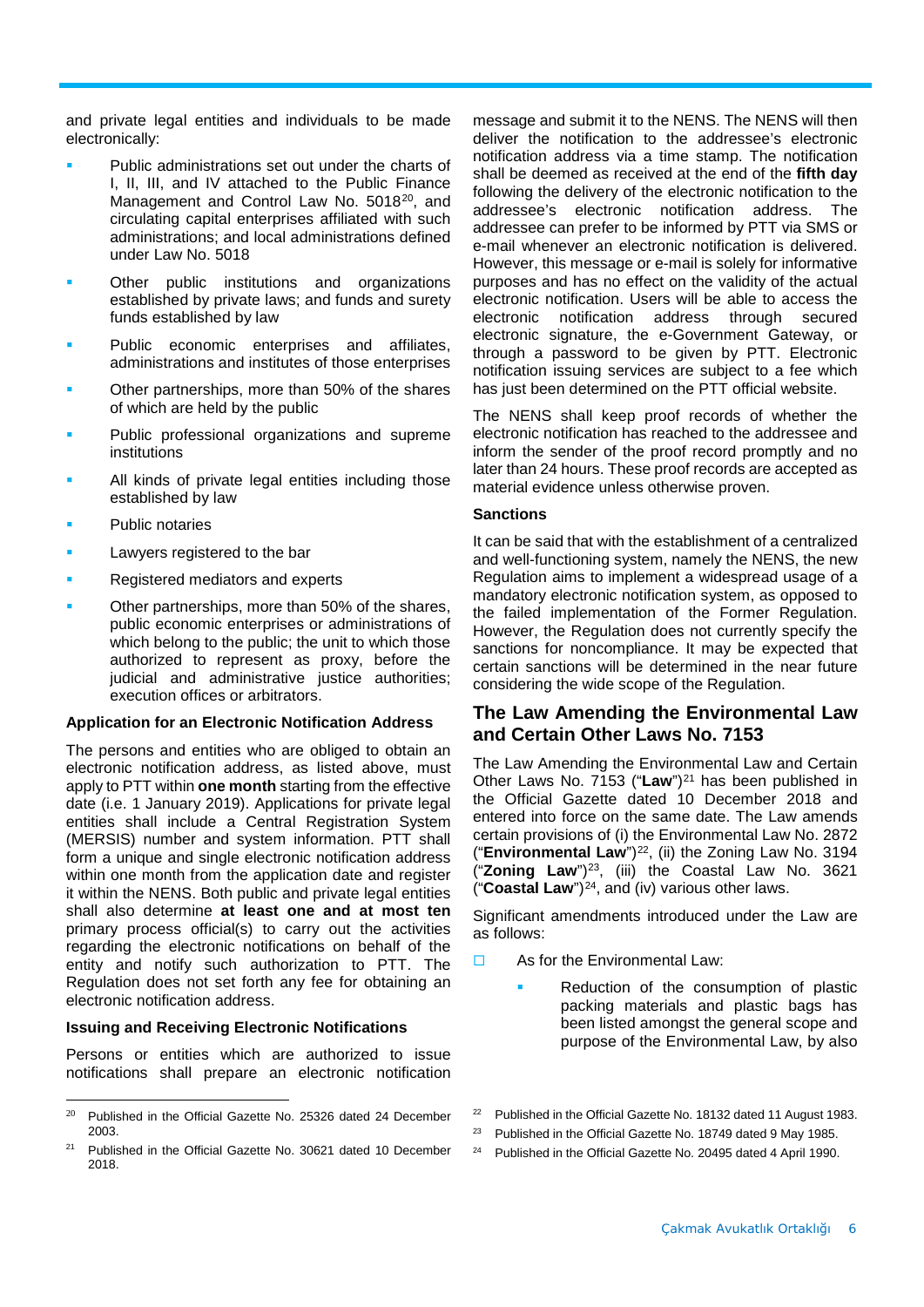introducing a new deposit scheme in relation to the foregoing.

- The Ministry of Environment and Urbanization ("**MoEU**") has been authorized to establish mandatory deposit practices as of 1 January 2021, in an attempt to avoid further pollution caused by plastics. Procedures and principles of administrative fines and the establishment of deposit schemes will be determined under regulations to be issued by MoEU.
- Administrative fines imposed for noncompliance in relation to exhaust gases have been increased, and MoEU has been determined as the competent body to file objections against such fines. That being said, the Ministry of Agriculture and Forestry ("**MoAF**") has been designated as the relevant governmental authority for imposing administrative fines to those damaging the biological diversity and wetland areas; therefore, MoAF has also been identified as the proper forum to raise objections on fines of this particular nature;
- MoEU has been tasked with the promotion of municipalities, special provincial administrations, institutions, organizations and enterprises for establishing zero-waste management operations.
- □ As for the Coastal Law:
	- Energy transmission lines have now been allowed to be constructed on shores that fall under the scope of the Coastal Law, by virtue of construction plan decisions. Pursuant to the Zoning Law, those construction plans decisions are issued and executed by relevant municipalities;
	- It has been permitted to construct renewable energy production plants over the areas on the sea that have been previously determined as renewable energy resource areas by virtue of construction plan decisions. Having said that, unlike construction plan decisions made for energy transmission lines, the Ministry of Energy and Natural Resources ("**MENR**") has been empowered to take those<br>decisions regarding construction of construction of renewable energy production plants, instead of municipalities.

## **Regulation Amending the Petroleum Market Licensing Regulation**

The Regulation Amending the Petroleum Market Licensing Regulation ("**Amending Regulation**") was published in the Official Gazette No. 30633 dated 22 December 2018, and entered into force on the same date.

Novelties brought with the Amending Regulation to the Oil Market Licensing Regulation[25](#page-6-0) ("**Regulation**") are summarized below:

- An online application system is now introduced for the application and amendment of Petroleum Market Licenses. The information and the documents requested by the Energy Market Regulatory Authority ("**EMRA**") can now be submitted either in written form or by means of electronic documentation.
- The official starting date of the application evaluation period, which was the date when the EMRA Central Documentation System receives the application documentation, is now replaced by the date of submission to EMRA.
- The Amending Regulation specifies the procedure with regard to the notices to be made to the application holders, for the outstanding for the outstanding documents during the application process. If such procedures are not followed or the required documents are not submitted, such applications will be deemed void.
- The Amending Regulation made uniform all the application periods to request an amendment of the license for any changes of information stated in the license, any supplement to the license or any elimination of information from the license, including any changes related to the distribution company registered in the dealership license, by setting it to two (2) months.
- The Amending Regulation updates the required documents to be submitted to EMRA with regard to the notification obligation of the companies in case of any changes related to their corporate structure, chairman and members of the Board of Directors, and the persons authorized to represent and bind the company.

## **Amendments to the Regulation on the Documentation and Support of Renewable Energy Resources**

The Regulation Amending the Regulation on the Documentation and Support of Renewable Energy Resources ("**Amendments**") was published in the Official Gazette dated 9 October 2018 and No. 30560,

<span id="page-6-0"></span> $\overline{a}$ <sup>25</sup> Published in the Official Gazette No. 25495 dated 17 June 2004.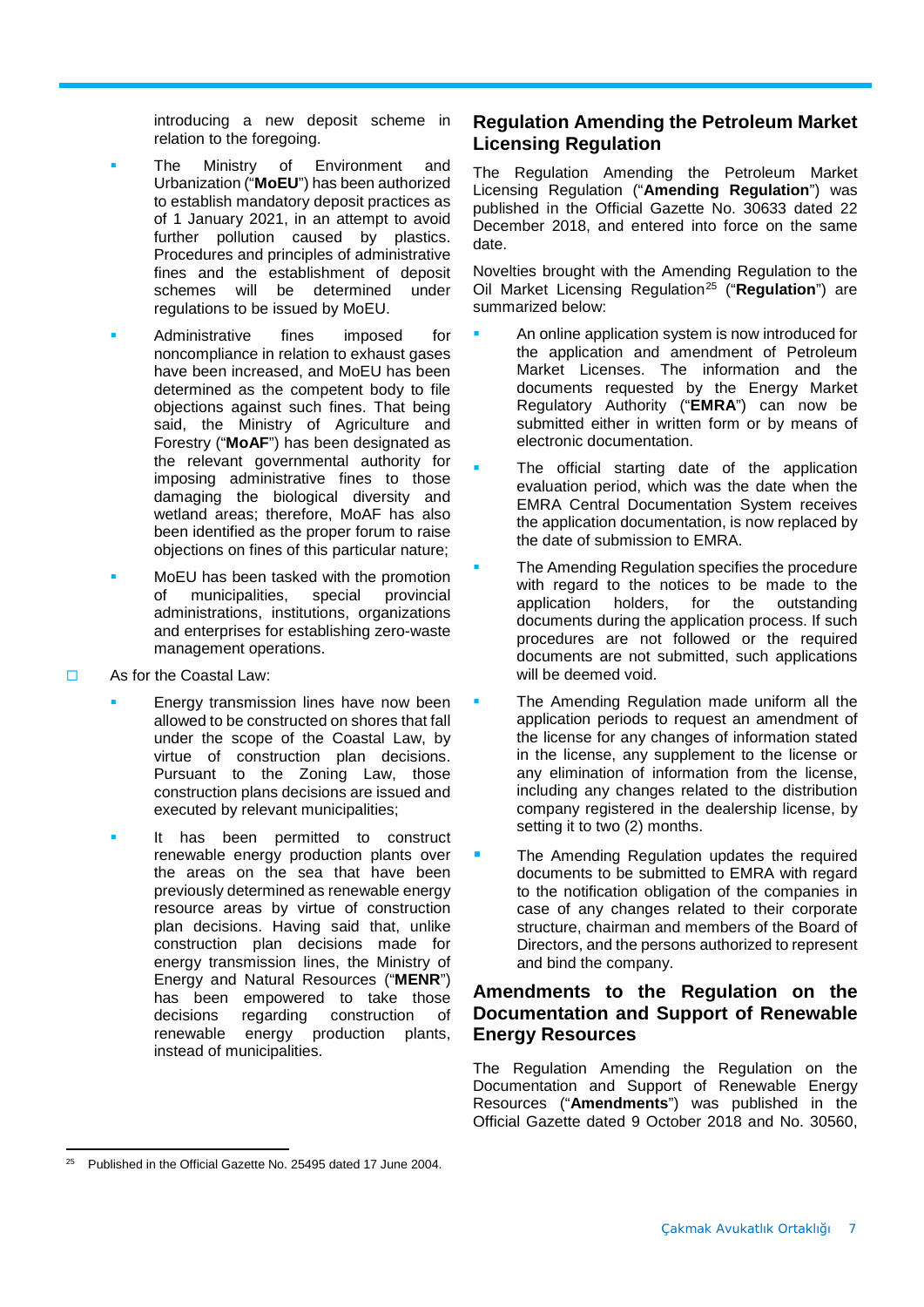and became effective as of 1 January 2019. The Amendments brought a new definition and also introduced two new calculation methods in relation to the Renewable Energy Support Mechanism ("**YEKDEM**"). Accordingly:

- The term "Tender Regulation" has been included, which refers to the Tender Regulation on Preliminary License Applications for Building Generation Facilities based on Wind or Solar Energy[26](#page-7-0),
- Two new formulas have been introduced, which are (i) the calculation of the YEKDEM income, and (ii) the compulsory participation fee of the market participants pursuant to the Tender Regulation, and
- The electricity consumption of the power plant will be set off and this will be taken into consideration in the calculation of the payment obligation ratio of the market participant under YEKDEM.

## **Amendments to the Transmission Network Operation Principles**

The Amendments to the Transmission Network Operation Principles ("**Network Code**") (collectively the "**Amendments**") was published in the Official Gazette on 2 February 2019 and came into force upon its publication. The major novelties provided by the Amendments are as follows:

- Boru Hatları ile Petrol Taşıma Anonim Şirketi ("**BOTAŞ**") has been authorized to procure natural gas for the situations that lie outside of the cases of Emergency, Hard Day or Limited Capacity Day so as to take the necessary measures easier,
- In case there is a Gas Balancing Contract between BOTAŞ and a supplier, a calculation method of the imbalance of the market participant has been included to the Network Code,
- Concerning the events that the market participants cannot fulfill their point/regional target or cannot manage their general balance despite fulfilling their point/regional objective, the calculation method for the penalty imposed to them has been revised,
- The Incalculable Gas amount has been excluded from the calculation of the Gas for Internal Usage, which is affecting the balance of the market participant, to prevent possible invoice objections, and
- "Gas Balancing Contract signing" clause has been added to the provisions that BOTAŞ is not subject to being the owner of the existing national transmission grid, seeing that the vertically

integrated company structure of BOTAŞ cannot execute a Gas Balancing Contract with itself.

# **Draft Legislation**

## **New Draft Regulation on License-Exempt Activities in the Electricity Market**

On 31 October 2018, the Energy Market Regulatory Authority ("**EMRA**") published a new Draft Regulation on License-Exempt Activities in the Electricity Market ("**Draft Regulation**") on its website for public opinions to be received until 30 November 2018. The Draft Regulation will repeal and replace the current License-<br>Exempt Electricity Generation Regulation<sup>27</sup> Exempt Electricity Generation Regulation<sup>[27](#page-7-0)</sup> ("**Regulation**"). We summarize below some of the significant changes that are planned to be brought under the Draft Regulation.

## 1) Energy Storage

Electricity storage is a relatively new concept in the Turkish electricity market. Although the current applicable legislation does not prevent such activities, the lack of a detailed regulatory basis for electricity storage has been one of the main discussions in the sector. The Draft Regulation seems to be the first anticipated step for a regulatory guideline on electricity storage activities in Turkey.

The Draft Regulation defines electricity storage activities as "*activities regarding the storage of electricity energy into energy storage facilities and/or the transmission of the electricity stored in the energy storage facility to the network*" and further provides that electricity storage will be exempt from obtaining a license and incorporation. The Draft Regulation grants EMRA the authority to further regulate in detail the procedures and principles of this activity.

#### 2) New Capacity Restriction for the Generation **Facilities**

According to the current Regulation, the installed capacity of renewable energy based generation facilities can be no more than 30 times the amount of the consumption facility associated to that generation facility.

The Draft Regulation foresees a stricter approach in the capacity restriction. Accordingly, the Draft Regulation provides that the installed capacity of renewable energy based generation facilities cannot be more than the power of the associated consumption facility set forth in the connection agreement.

As for the existing projects, the Draft Regulation does not provide any transitory rules applicable to the existing generation facilities or their associated consumption facilities. Since there are no clear provisions on what will

<span id="page-7-0"></span> $\overline{a}$ <sup>26</sup> Published in the Official Gazette No. 30065 dated 13 May 2017.

<sup>27</sup> Published in the Official Gazette No. 28783 dated 2 October 2013.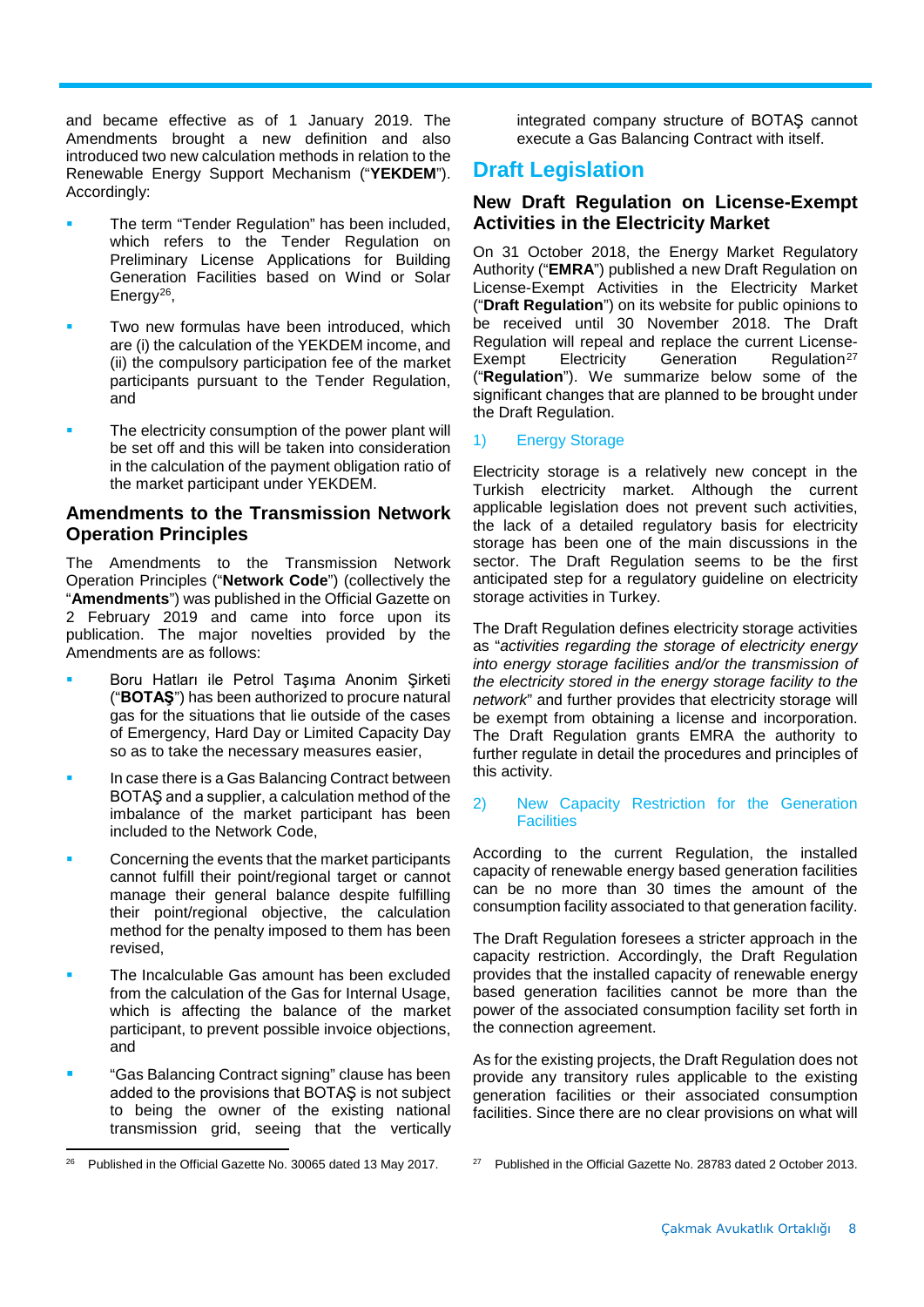happen to the current installed capacities of the said facilities, one can, at least currently, assume these are legally acquired rights and should not be affected unless otherwise provided.

#### 3) The Commission

The Draft Regulation introduces a new commission for the evaluation of the applications to be made for connection. Therefore, if the Draft Regulation becomes effective as it is, the commission will collect and examine the applications instead of the relevant network operator.

The commission is planned to consist of three members. TEİAŞ, TEDAŞ and the relevant network operator will each appoint one representative. The chairmen of the commission will be the TEİAŞ representative. The commission will decide by majority of votes when evaluating the applications.

## **Draft Amendment to the Communiqué on the Regulation of Retail Energy Sale Tariffs**

On 15 November 2018, the Energy Market Regulatory Authority ("**EMRA**") published the "Draft Amendment to the Communiqué on the Regulation of Retail Energy Sale Tariffs ("**Draft Amendment**") on its website to receive public opinions until 30 November 2018. The Draft Amendments aim to bring similar provisions set forth under the Communiqué on the Regulation of Distribution System Revenue<sup>[28](#page-8-0)</sup> concerning how electricity distribution companies' revenues generated from their users and third parties are required to be considered in tariff calculations.

The Draft Amendment lists the revenues which can be collected within the scope of fees approved by the Energy Market Regulatory Board or earned in return of a service provided to consumers or third parties by authorized supply companies as follows:

- a) Donation income,
- b) Penalty, fairness, security and compensation incomes,
- c) Consultancy income,
- d) Other revenues collected from unlicensed electricity generation facilities,
- e) Revenue generated as a result of consumers' payments in installments made by credit cards within the scope of applicable legislation,
- f) Rental income,
- g) Revenue generated in return of additional services provided within the scope of the applicable

legislation for the execution of a retail sale agreement,

- h) Advertisement revenue,
- i) Revenue generated from illegal electricity usage.

Accordingly, all of the revenues listed above except a certain percentage (percentage is blank under the Draft) of the ones stated in items (b), (c), (f) and (h) and all of the ones stated in items (e) and (g) shall be taken into consideration for revenue difference calculations.

## **Draft Communiqué on Crowdfunding**

On 3 January 2019, the Capital Markets Board of Turkey ("**CMB**") published the Draft Communiqué on Crowdfunding[29](#page-8-1) ("**Draft Communiqué**"), which was open for public views until 4 February 2019. After the crowdfunding definition had been introduced to Article 35/A.1 of Capital Market Law No. 6362[30](#page-8-0) ("**Capital Market Law**") back in November 2017, the Draft Communiqué regulates the crowdfunding platforms and equity-based crowdfunding process.

Crowdfunding refers to a method of low-cost capital financing for startups and small/medium-sized companies by raising funds from the public in exchange of company shares. It is an increasingly popular alternative financing method globally. In particular, at times when the economic outlook is negative and bank financing is prohibitively costly, crowdfunding comes to the fore shifting the financier role from conventional banks to the masses. It also spreads risks among the target group and injects the household capital into investments, thereby fostering economic growth.

The Draft Communiqué's contemplated crowdfunding model operates on an "equity" basis (funding in exchange for shares in the company). Reward or donation based crowdfunding are not within the scope of the Draft Communiqué.

#### **Crowdfunding Platforms**

Under the Draft Communiqué, in order to engage in crowdfunding, a crowdfunding platform ("**Platform**") must be incorporated and listed by the CMB. A crowdfunding platform must meet, among others, the following criteria: (i) it must be established as a jointstock company with a paid-in capital of at least TRY 1 million, (ii) its trade name must contain the term "Crowdfunding Platform", (iii) its shareholders and board members must meet the criteria set out in the Draft Communiqué, and (iv) it must establish an investment committee. In the event where a Platform no longer satisfies these conditions, it must notify the CMB within 2 days so as to be delisted.

<span id="page-8-0"></span><sup>28</sup> Published in the Official Gazette No. 29567 dated 19 December 2015.

<span id="page-8-1"></span><sup>29</sup> http://www.spk.gov.tr/Duyuru/Goster/20190103/0.

Published on the Official Gazette numbered 28513 dated 30 December 2012.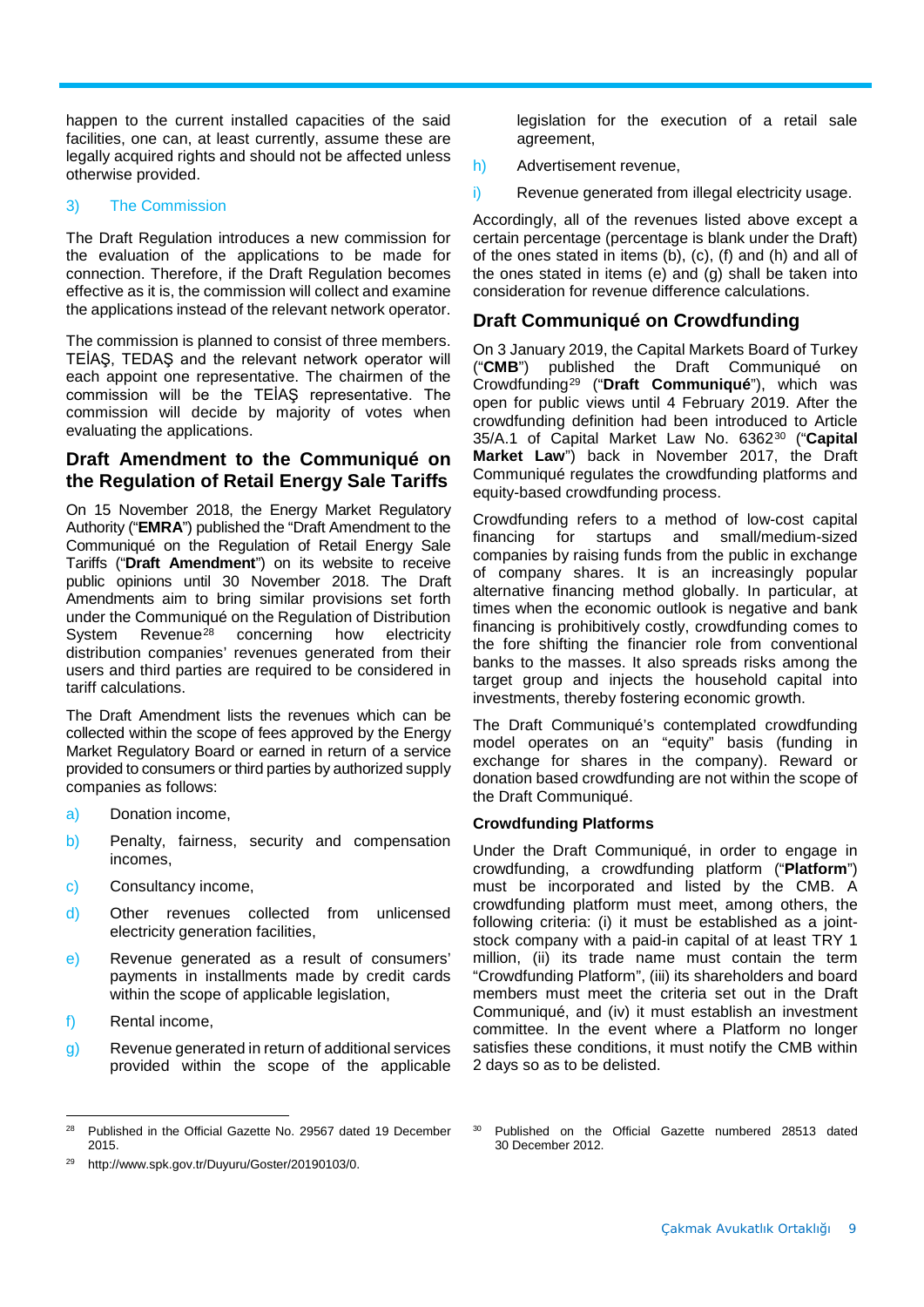#### **Limitations on Activities**

A Platform is required to engage in crowdfunding activities exclusively. In addition, the Draft Communiqué prohibits, among others, the following activities for a Platform: (i) acting as an intermediary in lending transactions in exchange for consideration or collateral, (ii) any crowdfunding activity based on a capital markets instrument (except shares), (iii) any crowdfunding activity concerning trade of real estate or development of real estate projects, (iv) any fundraising activities from Turkish residents for companies whose registered office is outside Turkey, (v) acting as an intermediary for the share transactions in the secondary market, and (vi) any investment recommendation.

#### **Eligibility Criteria**

In order to apply for fundraising, a company must (i) engage in technology and/or production activities, (ii) have been established within the last two years as of the publication date of the information form, (iii) have financial statements in compliance with the Communiqué No. II-16.1 of the CMB<sup>[31](#page-9-0)</sup>, and (iv) have a registered website. Besides publicly listed companies, companies whose management control is held by another legal person, and companies in which a publicly listed company or a capital markets institution is a material shareholder are prohibited from participating in crowdfunding activities under this Draft Communiqué.

#### **Fundraising Campaign Process**

- **i.** Upon the application of the company satisfying the aforementioned conditions, the fundraising process commences with the publication of the *information form* in the Platform's website. This form must include all material information on the company, rights and privileges on shares to be issued to the investors and must be approved by the investment committee.
- **ii.** Investors<sup>[32](#page-9-1)</sup> who wish to invest in the company must first evaluate the information form of the company and then execute a membership agreement with the Platform and submit a fundraising request to the Platform. Funds provided by the investors are kept by an escrow agent to be determined by the CMB until the completion of the campaign.
- **iii.** Investors may exercise the right to revoke within 48 hours following the order of payment regarding fundraising by submitting a revoking notification to the Platform.
- **iv.** Throughout the campaign process, the company shall inform the investors concerning any changes in the statements within the information form.
- **v.** Once the funds are raised, the company will issue new shares corresponding to such funds by way of a capital increase, and the shares will be allocated to the investors and registered with the Central Securities Depository of Turkey prior to the transfer of funds to the company. The campaign process will be concluded when the funds are transferred to the company. If the targeted amount of funds cannot be raised as a result of the campaign, funds kept by the escrow agent will be returned to the investors.
- **vi.** Similar to publicly listed companies, the company has disclosure requirements in relation to the material events listed in Article 22.

# **Recent and Upcoming Conferences & Events**

## **Health Public Private Partnership ("PPP") Projects in the Pipeline**

The tender bids have been received for the PPP projects of Aydın City Hospital, Antalya City Hospital, Diyarbakır Kayapınar Hospital, Ordu City Hospital, Samsun City Hospital, Denizli City Hospital, and Trabzon City Hospital during 2018. The dutch auction date will be announced for these projects as the next step.

The prequalification applications for İstanbul Sancaktepe City Hospital (4200 bed capacity) will be received on 30 April 2019.

## **25th ICCI International Energy and Environment Conference**

The 25<sup>th</sup> International Energy and Environment Conference supported by the Ministry of Energy and Natural Resources and the Energy Market Regulatory Authority will be held on 28-30 May 2019 in İstanbul, with the participation of both domestic and international energy sector leaders and governmental authorities. The conference will focus on the future energy sector structure as well as on renewable energy, cogeneration, new trends in electricity generation and electricity trade, maintenance and repair of the energy facilities, etc.

## **9th International 100% Renewable Energy Conference (IRENEC 2019)**

The 9<sup>th</sup> International 100% Renewable Energy<br>Conference supported by Renewable Energy supported by Renewable Energy Association of Turkey (EUROSOLAR Turkey) will be held in İstanbul, on 24-26 April 2019. The Conference will focus on global and local implementations and technologic developments in the field of renewable energy.

<span id="page-9-0"></span> $31$ Published on the Official Gazette numbered 28867 (1st Repeating Issue) dated 30 December 2013.

<span id="page-9-1"></span><sup>&</sup>lt;sup>32</sup> The Draft Communiqué classifies investors as qualified and nonqualified investors pursuant to definitions of the relevant CMB

regulations. Non-qualified investors are allowed to invest a maximum amount of TL 20,000 in one calendar year.